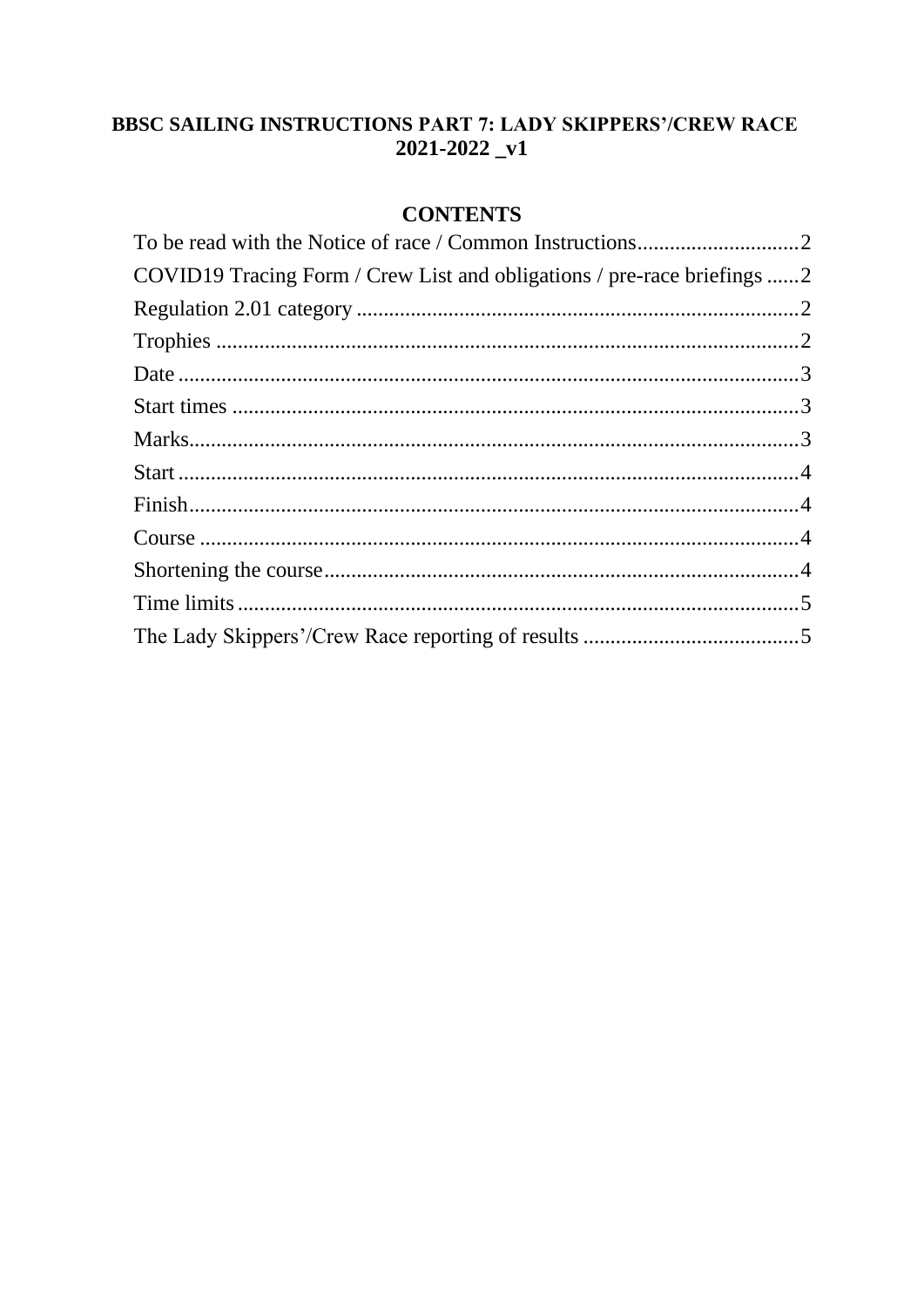# <span id="page-1-0"></span>**To be read with the Notice of race / Common Instructions**

- 1. These Lady Skippers' / Crew Race **instructions** shall be read subject to and in conjunction with the **Club's** Keel, Trailable and Multihull:
	- (a) Notice of Race; and
	- (b) BBSC Sailing Instructions Part 1: Common Instructions.

# <span id="page-1-1"></span>**COVID19 Tracing Form / Crew List and obligations / pre-race briefings**

- 2. Attention is drawn to **clauses** in the Notice of Race under the headings:
	- (a) Mandatory electronic check-in; and
	- (b) Pre-race / pre-series briefings.

A boat which does not comply with the requirements of those **clauses** may be scored DNS.

## <span id="page-1-2"></span>**Regulation 2.01 category**

## 3. The **Committee** has:

- (a) selected Category 7 as the category in **regulation** 2.01 as the category most suitable for Lady Skippers' / Crew Race; and
- (b) added to the requirements of Category 7, the requirements specified in the Notice of Race under the headings "Regulation 2.01 categories, racing areas, dates and pre-race briefings" / "Other Series and Races".

## <span id="page-1-3"></span>**Trophies**

- 4. There will be two trophies:
	- (a) a Lady Skippers' Trophy; and
	- (b) a Crew Trophy.
- 5. To be eligible for the Lady Skippers' Trophy, a boat shall be helmed by a female.
- 6. Provided that the helmsman is not a person who regularly helms the boat, a boat may be eligible for the Crew Trophy irrespective of the gender of the person who helms the boat.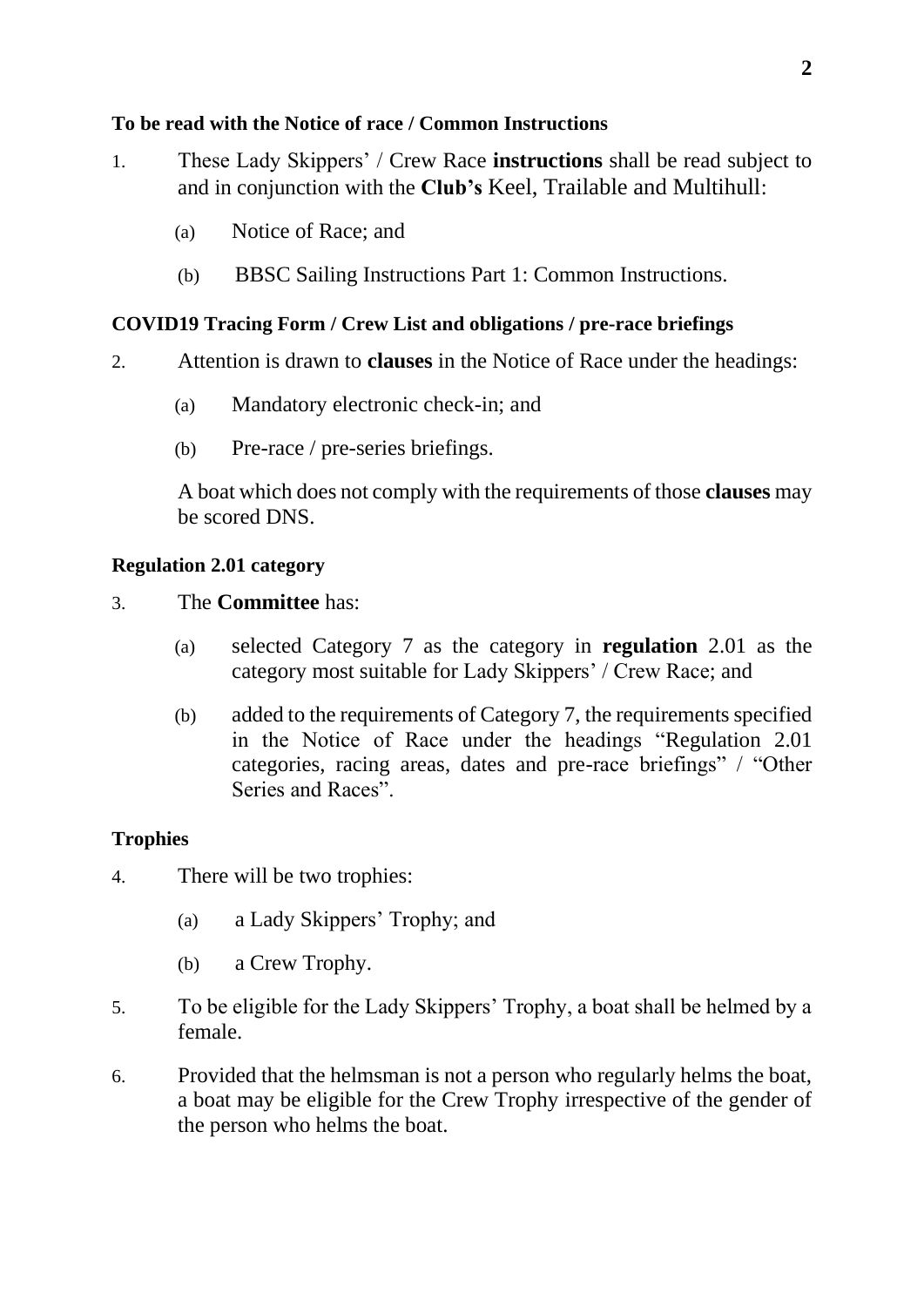- 7. A boat helmed by a female is eligible to win both the Lady Skippers' Trophy and the Crew Trophy.
- 8. A boat entering the Lady Skippers' / Crew Race shall nominate whether it is competing for the Lady Skippers' Trophy, the Crew Trophy or both the trophies.

### <span id="page-2-0"></span>**Date**

- 9. The race date, the **limit boat's** starting time and the finish time for the Lady Skippers' / Crew Race appear in the **Program**.
- 10. If the Lady Skippers' / Crew Race is abandoned or postponed it may be resailed on a date and at a time to be **posted**.

#### <span id="page-2-1"></span>**Start times**

11. The **Handicapper** shall allocate a starting time for each boat entered in the Lady Skippers' / Crew Race without regard to whether it is competing for the Lady Skippers' Trophy, the Crew Trophy or both. The starting times shall be **posted** prior to the race or announced at the pre-race briefing.

#### <span id="page-2-2"></span>**Marks**

- 12. A course mark in the Lady Skippers' / Crew Race may be one of the following permanent marks or Snapper Island as described in these **instructions**.
- 13. There are seven permanent yellow marks. The number, name and approximate position of each permanent mark is as follows:

| No  | <b>Name</b>             | Latitude             | Longitude            |
|-----|-------------------------|----------------------|----------------------|
| 1.  | <b>Square Head</b>      | $35^0$ 42.882' South | $150^0$ 12.535' East |
| 2.  | Chain Bay               | $35^0$ 42.807' South | $150^0$ 14.680' East |
| 3.  | <b>Yellow Rock</b>      | $35^0$ 43.261' South | $150^0$ 15.593' East |
| 4.  | Tollgate                | $35^0$ 44.630' South | $150^0$ 15.370' East |
| 5.  | Wimbie                  | $35^0$ 45.487' South | $150^0$ 13.015' East |
| 6.  | <b>Caseys Beach</b>     | $35^0$ 43.979' South | $150^0$ 12.864' East |
| 17. | Marine Park Middle Mark | $35^0$ 44.282' South | $150^0$ 14.750' East |

14. If after the start of a race, a permanent mark is missing from the end of a leg of the course a boat is sailing, the boat shall complete the course by commencing the next leg as if the mark were in its approximate position. This changes rule 34.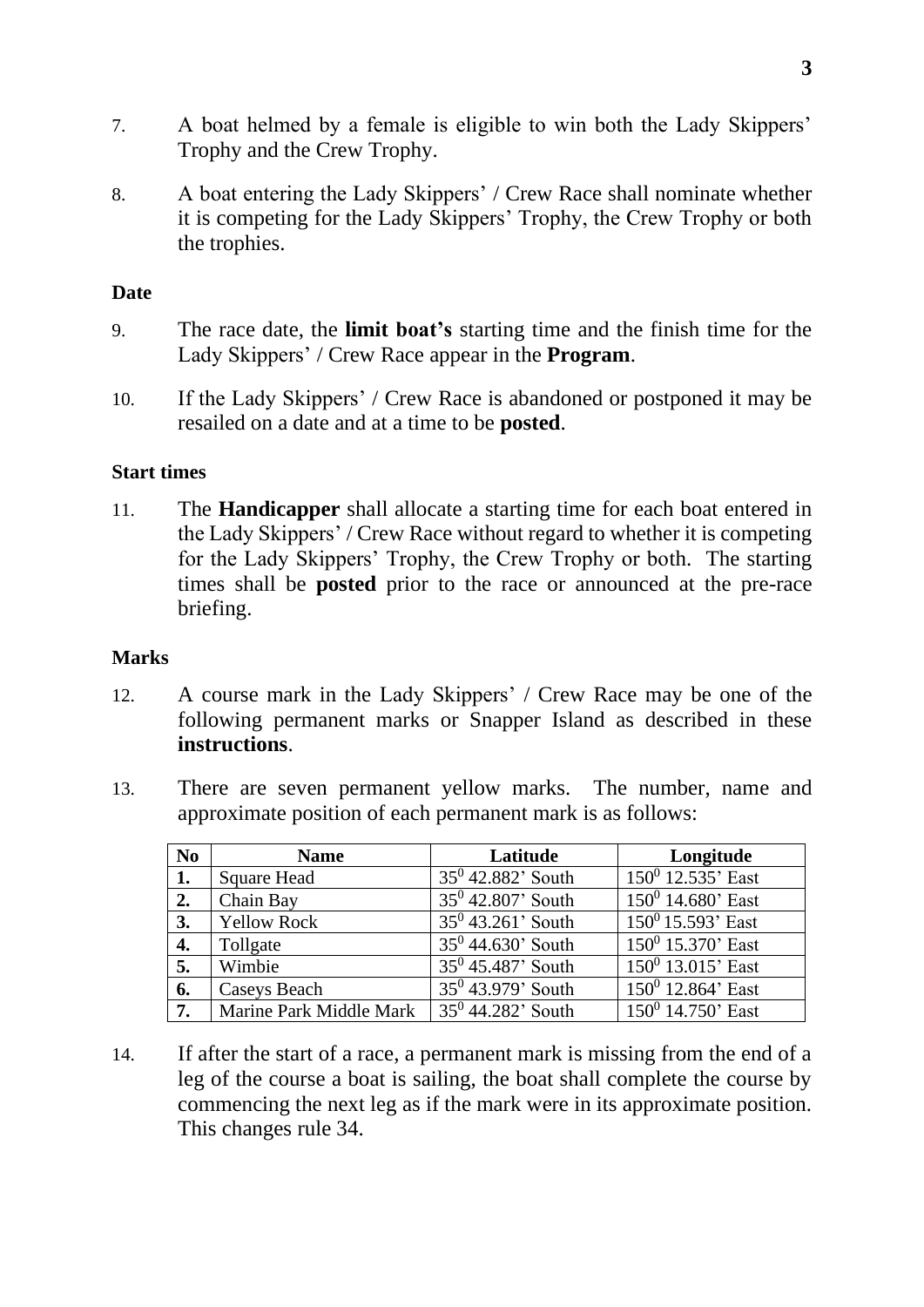- 15. The starting marks are No 6 Caseys Beach mark and the West Cardinal mark.
- 16. The finishing marks are described in the Lady Skippers' / Crew Race Course and Shortening the Course **instructions**.

## <span id="page-3-0"></span>**Start**

17. The starting line will be between the Caseys Beach mark and the West Cardinal mark.

# <span id="page-3-1"></span>**Finish**

18. The finishing line is described in these Lady Skippers' / Crew Race Course and Shortening the Course **instructions**.

# <span id="page-3-2"></span>**Course**

19. The course for the Lady Skippers' / Crew Race is approximately 10nm:

**Start:**Between the Caseys Beach mark and the West Cardinal mark, leaving the Caseys Beach mark to port.

- No 2. Chain Bay (starboard).
- No 5. Wimbie Beach (starboard).
- Snapper Island (port).
- No 1. Square Head (port).
- Snapper Island (starboard).

**Finish:** Between the Caseys Beach mark and the West Cardinal mark.

## <span id="page-3-3"></span>**Shortening the course**

- 20. If the leading boat fails to round the Wimbie Beach mark before the expiration of 2 ½ hours of the **Program's** Start time, the course shall be shortened to finish between the No 6 Caseys Beach mark and the West Cardinal mark. This **instruction** changes Racing rule 32.
- 21. If the course is shortened in accordance with the previous **instruction** and no boat finishes the course as shortened by the **Program's** Finish time, the course shall be shortened to finish at the No 5 Wimbie Beach mark. This changes Racing rule 32.